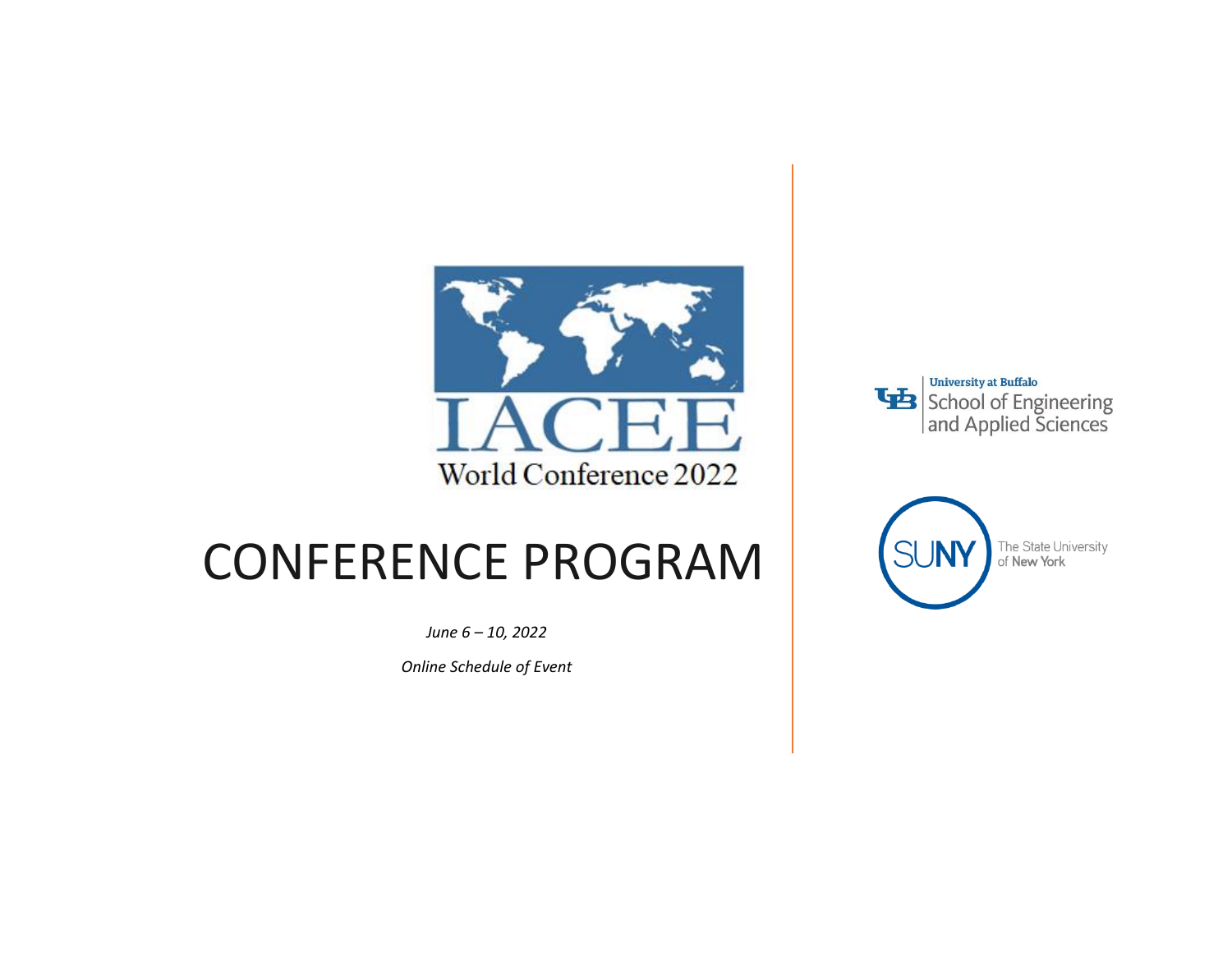### Conference Schedule

| <b>Time</b><br>(ET) | <b>Track</b>                                                     | Session                                                                                                                                                                                    | Room                                       |  |  |  |
|---------------------|------------------------------------------------------------------|--------------------------------------------------------------------------------------------------------------------------------------------------------------------------------------------|--------------------------------------------|--|--|--|
| MONDAY, JUNE 6th    |                                                                  |                                                                                                                                                                                            |                                            |  |  |  |
| $12:00 -$<br>17:00  | $\overline{\phantom{a}}$                                         | <b>Council Meeting</b>                                                                                                                                                                     | Firefly<br>Conference<br>Room Davis<br>208 |  |  |  |
|                     |                                                                  | <b>TUESDAY, JUNE 7th</b>                                                                                                                                                                   |                                            |  |  |  |
| $9:00 -$<br>12:00   | $-\!$ $\!-$                                                      | <b>Council Meeting</b>                                                                                                                                                                     | Firefly<br>Conference<br>Room Davis<br>208 |  |  |  |
| $12:00 -$<br>1:00   | <b>LUNCH</b>                                                     |                                                                                                                                                                                            |                                            |  |  |  |
| $13:00 -$<br>17:00  | Workshop<br>$\overline{\phantom{0}}$                             | The IACEE Quality Program for Continuing Education<br>Facilitator: Soma Chakrabarti<br>$\bullet$<br>Presenters: Cheng Wang, Katriina Schrey-Niemenmaa, Ed Borbely, Kim Scalzo<br>$\bullet$ | Firefly<br>Conference<br>Room Davis<br>208 |  |  |  |
| $13:00 -$<br>17:00  | Workshop<br>$\sim$                                               | <b>Building Blocks of a High-Quality Micro-Credential Program</b><br>Facilitator: Lisa Stephens<br>$\bullet$<br>Presenters: Cynthia Proctor, Anne Reed, Michael Testani<br>$\bullet$       | Davis 230A                                 |  |  |  |
| $18:00 -$<br>20:00  | <b>Center for</b><br><b>WELCOME RECEPTION</b><br><b>Tomorrow</b> |                                                                                                                                                                                            |                                            |  |  |  |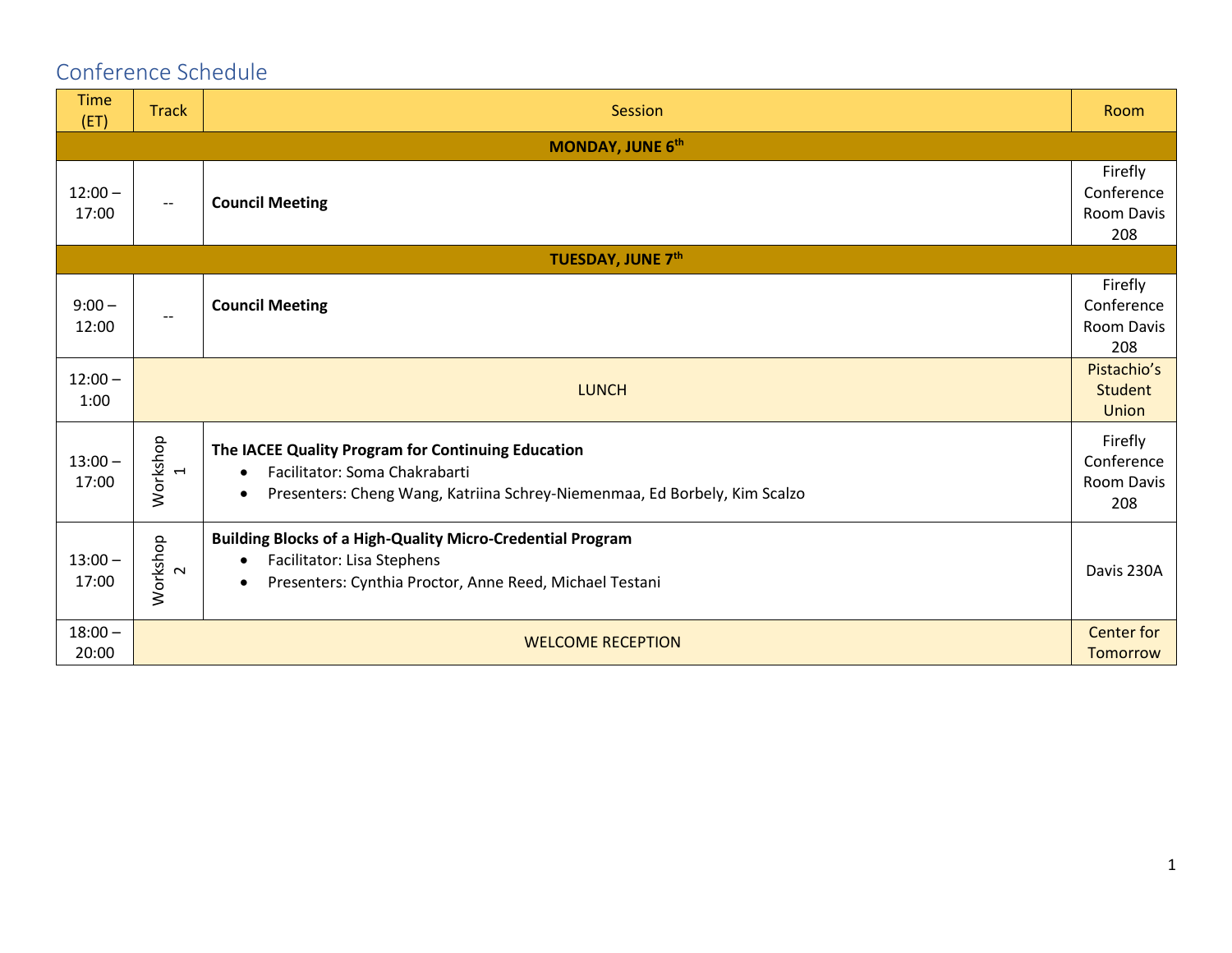| Time<br>(ET)       | <b>Track</b>                           |                 | Session                                                                                                                                                                                                                                                                      | Room                                                                                                                                                               |  |
|--------------------|----------------------------------------|-----------------|------------------------------------------------------------------------------------------------------------------------------------------------------------------------------------------------------------------------------------------------------------------------------|--------------------------------------------------------------------------------------------------------------------------------------------------------------------|--|
|                    |                                        |                 | <b>WEDNESDAY, JUNE 8th</b>                                                                                                                                                                                                                                                   |                                                                                                                                                                    |  |
| $8:30 -$<br>10:00  | Opening &<br>Keynote                   | $8:30 - 9:00$   | <b>Conference Opening Remarks</b><br>• Lisa Stephens, Sabrina Casucci, Kim Scalzo, Kemper Lewis, ThriveDX                                                                                                                                                                    |                                                                                                                                                                    |  |
|                    |                                        | $9:00 - 10:00$  | Keynote Address: Diversity, Equity, Inclusion & Social Justice Track<br>Acceptance and Allyship for people with diverse abilities (PWDA) and Neurodiversity (ND) - The next<br>chapter in IBM's Diversity Story<br>Diane Delaney, Natalia (Nat) Lyckowski - IBM<br>$\bullet$ | Davis 101                                                                                                                                                          |  |
| $10:00 -$<br>10:15 |                                        |                 | <b>BREAK</b>                                                                                                                                                                                                                                                                 | Davis Hall 1st<br>floor atrium                                                                                                                                     |  |
|                    | Sustainability                         | $10:15 - 10:45$ | The Impact of the Climate Crisis on the Mental Health of Higher Education Students: A Case Study<br>Celeste Ceballos, Carlos Aldama-Castro, Mary Cervera-Diaz, Mariana Paez-Frias, Fernando<br>$\bullet$<br>Lambarria                                                        |                                                                                                                                                                    |  |
|                    |                                        | $10:45 - 11:15$ | Trends and challenges of the current civil construction education in Brazil<br>• Fernanda Maria-Ferreira                                                                                                                                                                     | Davis 230A                                                                                                                                                         |  |
| $10:15 -$          |                                        |                 | $11:15 - 11:45$                                                                                                                                                                                                                                                              | LEED environmental certification and the sustainable construction - case study Japan House São<br>Paulo<br>Jacira F. S. Rosa, Fernanda Maria-Ferreira<br>$\bullet$ |  |
| 11:45              |                                        |                 |                                                                                                                                                                                                                                                                              |                                                                                                                                                                    |  |
|                    | Entrepreneurship &<br>Innovation       | $10:15 - 10:45$ | Human Resource Development for Young Researchers through International Science Collaborations<br>• Tetsuo Oka                                                                                                                                                                |                                                                                                                                                                    |  |
|                    |                                        | $10:45 - 11:15$ | ISummerMX: An Intensive, highly immersive and itinerant experience to prepare global engineers<br>• David Huerta, Kailas Patil                                                                                                                                               | Firefly<br>Conference                                                                                                                                              |  |
|                    |                                        | $11:15 - 11:45$ | Developing the Enterprise Educators' Mindset to Change the Teaching Methodology: The case of<br><b>Creating Entrepreneurial Outcomes (CEOO) Programme</b><br>• Jing Zhang, Alison Price                                                                                      | Room Davis<br>208                                                                                                                                                  |  |
|                    |                                        |                 |                                                                                                                                                                                                                                                                              |                                                                                                                                                                    |  |
|                    | 5<br>$\rm \approx$<br>$\overline{\Xi}$ | $10:15 - 10:45$ | Looking Beyond Fiddlers Green College: Social Justice in Workforce Engineering Education Pathways<br>• Ryan Lundell, Jonathan Montoya, Forest Peterson                                                                                                                       |                                                                                                                                                                    |  |
| $10:15 -$<br>11:45 |                                        | $10:45 - 11:15$ | Research on Neurodiverse Learning: A Pathway to Diversity in Engineering Education<br>Rachel Bonnette, Sam Abramovich<br>$\bullet$                                                                                                                                           | Davis 101                                                                                                                                                          |  |
|                    |                                        | $11:15 - 11:45$ | Creating Lasting Economic Impact and Promoting Gender Equity in Africa Through Online Education<br>• Kristin Palmer                                                                                                                                                          |                                                                                                                                                                    |  |
|                    |                                        |                 |                                                                                                                                                                                                                                                                              |                                                                                                                                                                    |  |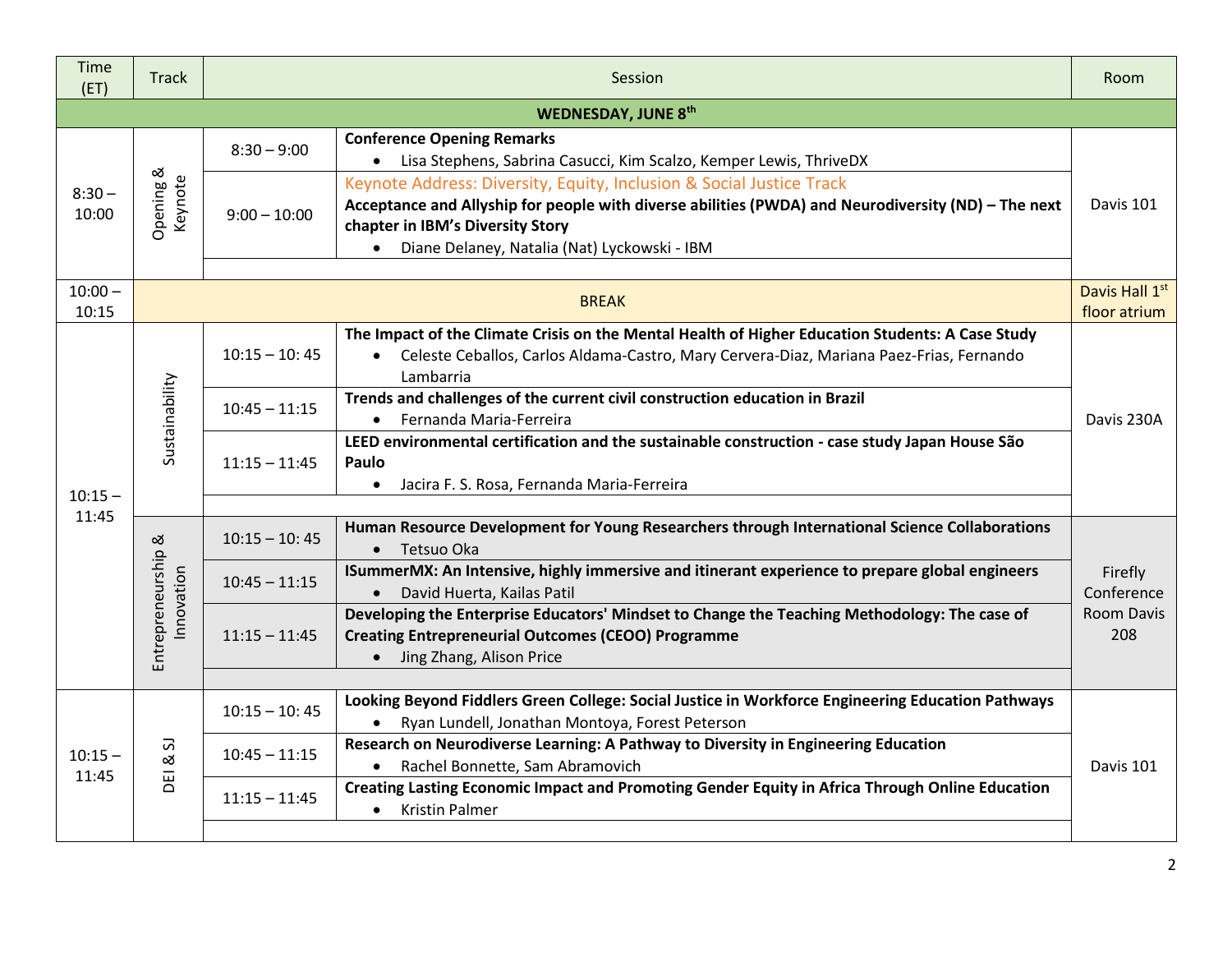| Time<br>(ET)                           | <b>Track</b>                     |                                                                                                                                                                           | Session                                                                                                                                                                                                             | Room                                                                                                                                   |  |  |  |
|----------------------------------------|----------------------------------|---------------------------------------------------------------------------------------------------------------------------------------------------------------------------|---------------------------------------------------------------------------------------------------------------------------------------------------------------------------------------------------------------------|----------------------------------------------------------------------------------------------------------------------------------------|--|--|--|
| <b>WEDNESDAY, JUNE 8th (continued)</b> |                                  |                                                                                                                                                                           |                                                                                                                                                                                                                     |                                                                                                                                        |  |  |  |
| $10:15 -$<br>11:45                     | <b>Mixed Session</b>             | $10:15 - 10:45$                                                                                                                                                           | Building a Training System for Future Leaders in Science, Technology and Business<br>$\bullet$ Fan Jia                                                                                                              |                                                                                                                                        |  |  |  |
|                                        |                                  | $10:45 - 11:15$                                                                                                                                                           | Innovative CEE Instructional Solutions for Industry 4.0 Skill Needs<br>Gale Tenen Spak<br>$\bullet$                                                                                                                 | Ketter 140                                                                                                                             |  |  |  |
|                                        |                                  | $11:15 - 11:45$                                                                                                                                                           | $\overline{\phantom{a}}$                                                                                                                                                                                            |                                                                                                                                        |  |  |  |
| $11:45 -$<br>13:00                     |                                  |                                                                                                                                                                           | Pistachio's<br><b>LUNCH</b><br><b>Student</b>                                                                                                                                                                       |                                                                                                                                        |  |  |  |
| $13:00 -$<br>14:00                     | Plenary                          | SUNY Partnerships to Address the Workforce Needs of the Semiconductor Industry<br>Panelists: Denise Zieske, Franca Armstrong, Robert Greer, Michael Bronzell<br>Davis 101 |                                                                                                                                                                                                                     |                                                                                                                                        |  |  |  |
| $14:00 -$<br>14:15                     |                                  | Davis Hall 1st<br><b>BREAK</b><br>floor atrium                                                                                                                            |                                                                                                                                                                                                                     |                                                                                                                                        |  |  |  |
|                                        | Sustainability                   | $14:15 - 14:45$                                                                                                                                                           | Preliminary research report into the nature of Engineering Learning Curricula and their<br>embeddedness in Engineering Active Sustainable Practice (EASP)<br>• Errol la Grange, Anthony (Tony) Smith, Alfredo Seiro |                                                                                                                                        |  |  |  |
|                                        |                                  | $14:45 - 15:15$                                                                                                                                                           | Designing New Engineering Course Curriculum for Teaching Sustainability<br>• Tamer Atabarut                                                                                                                         | Davis 230 A                                                                                                                            |  |  |  |
| $14:15 -$                              |                                  |                                                                                                                                                                           | $15:15 - 15:45$                                                                                                                                                                                                     | Embed Novice Programming and Web Source Code with Self Direct Learning Design: An Imperative<br><b>Education</b><br>• Alireza Ebrahimi |  |  |  |
| 15:45                                  |                                  |                                                                                                                                                                           |                                                                                                                                                                                                                     |                                                                                                                                        |  |  |  |
|                                        |                                  | $14:15 - 14:45$                                                                                                                                                           | Education in the YouTube Era: Creating Learning Experiences Around Public Content<br>· Petra Parikova, Anastasia Tavkhelidze                                                                                        |                                                                                                                                        |  |  |  |
|                                        | Entrepreneurship &<br>Leadership | $14:45 - 15:15$                                                                                                                                                           | Developing Digital Capabilities to Catalyze Digital Transformation: A Case Study<br>• Chunmei Zhao, Anastasia Tavkhelidze, Ronie Shilo                                                                              | Firefly<br>Conference                                                                                                                  |  |  |  |
|                                        |                                  | $15:15 - 15:45$                                                                                                                                                           | A Panoramic View of the State of Continuing Engineering Education in Europa<br>Bente Norgaard, Katriina Schrey-Niemenmaa, Ellen Sjoer, Ragna Ann Berge, Aniko Kalman, and<br>$\bullet$<br>Kirsti Miettinen          | Room Davis<br>208                                                                                                                      |  |  |  |
|                                        |                                  |                                                                                                                                                                           |                                                                                                                                                                                                                     |                                                                                                                                        |  |  |  |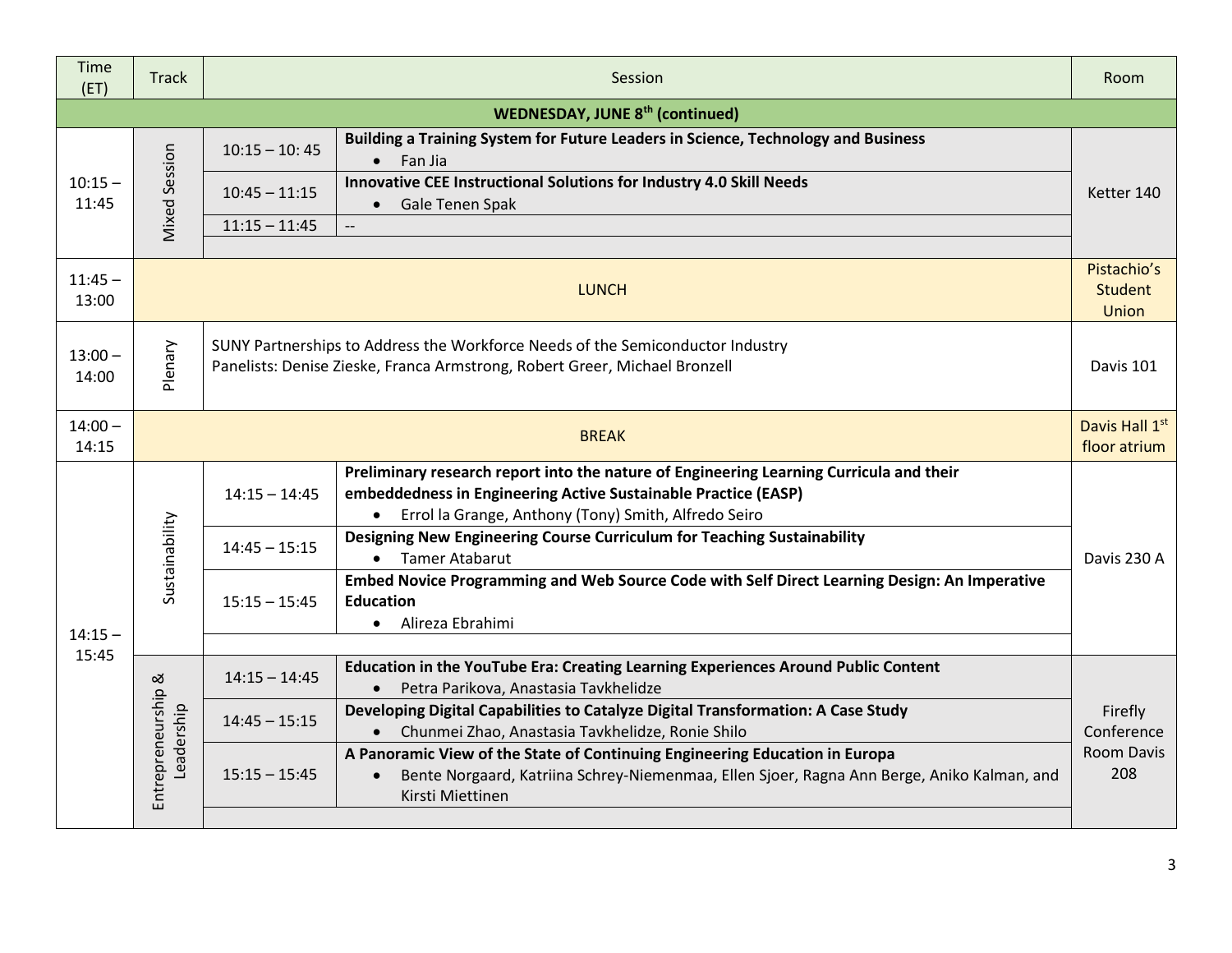| Time<br>(ET)       | <b>Track</b>     | Session                                                                                                                                                                                                          |                               |  |
|--------------------|------------------|------------------------------------------------------------------------------------------------------------------------------------------------------------------------------------------------------------------|-------------------------------|--|
|                    |                  | WEDNESDAY, JUNE 8th (continued)                                                                                                                                                                                  |                               |  |
| $14:15 -$<br>15:45 | 2<br>ಹ<br>EI     | <b>PANEL: Women retention in STEM Higher Education</b><br>$14:15 - 15:45$<br>Moderator: Particia Caratozzolo<br>$\bullet$<br>Panelists: Angeles Dominguez, Claudia Garay-Rondero, Esmeralda Campos.<br>$\bullet$ | Davis 101                     |  |
| $14:15 -$<br>15:45 | Session<br>Mixed | <b>PANEL: Core Principles for At-Scale Learning Platform Partnerships</b><br>$14:15 - 15:45$<br>Moderator: Yakut Gazi<br>Panelists: Jim Hall, Carissa Little, Gale Spak, Amrit Ahluwalia, Anita Chawla           | Ketter 140                    |  |
| $16:00 -$<br>17:00 |                  | <b>Focus Group Discussion</b><br>$16:00 - 17:00$<br>Moderator: ThriveDX                                                                                                                                          | Davis 230 A                   |  |
| $18:00 -$<br>20:00 |                  | <b>DINNER</b>                                                                                                                                                                                                    | Center for<br><b>Tomorrow</b> |  |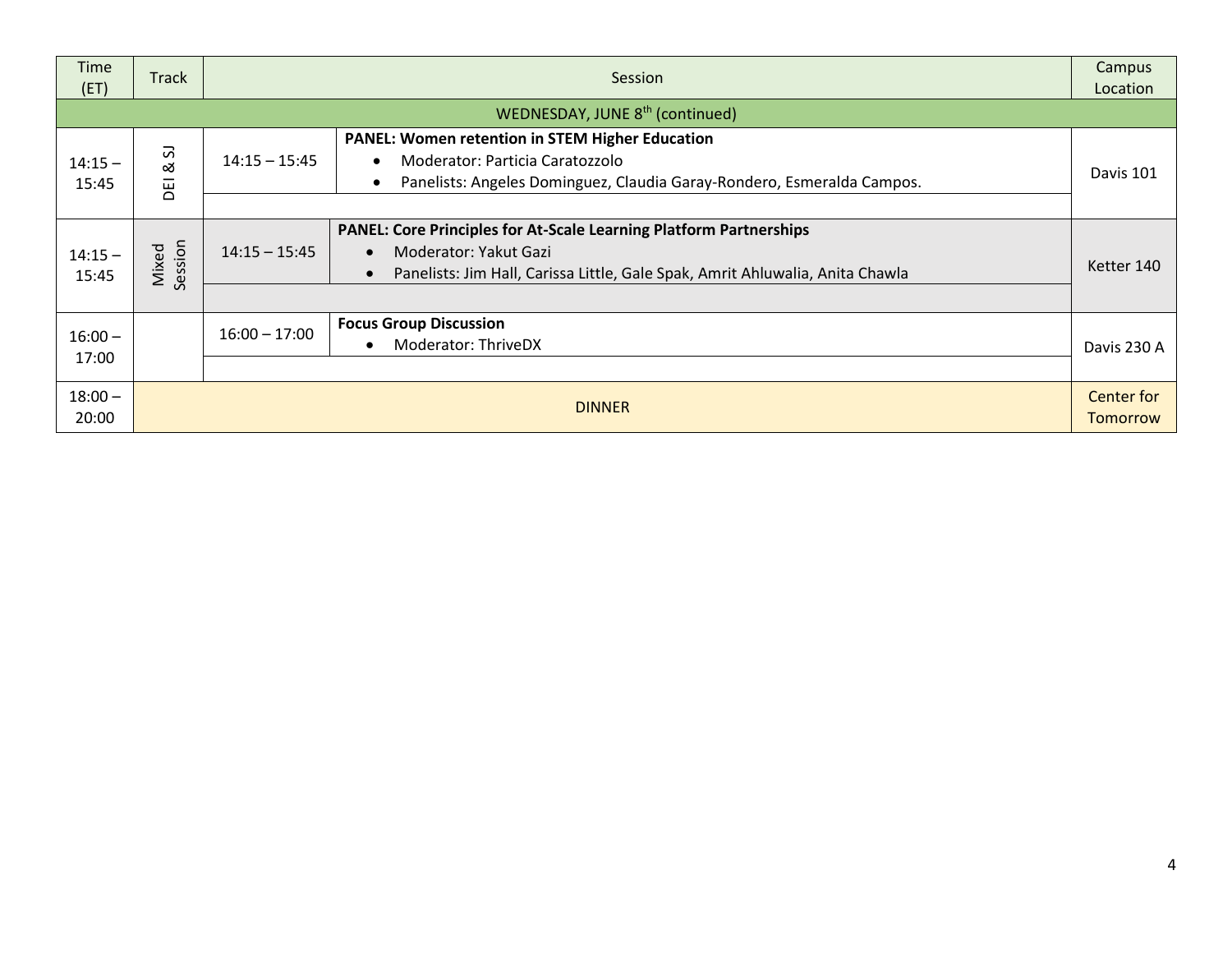| Time<br>(ET)      | <b>Track</b>                               | Session         |                                                                                                                                                                                                                                                                     |                                            |
|-------------------|--------------------------------------------|-----------------|---------------------------------------------------------------------------------------------------------------------------------------------------------------------------------------------------------------------------------------------------------------------|--------------------------------------------|
|                   |                                            |                 | <b>THURSDAY, JUNE 9th</b>                                                                                                                                                                                                                                           |                                            |
| $8:30 -$<br>10:30 |                                            | $8:30 - 9:00$   | State of the Association Address<br>Soma Chakrabarti<br>$\bullet$                                                                                                                                                                                                   |                                            |
|                   |                                            | $9:00 - 10:00$  | Keynote Address: Entrepreneurship & Leadership<br><b>Corporate Entrepreneurship in the Digital Economy</b><br>Rachel Li - Nankai University                                                                                                                         | Davis 101                                  |
|                   |                                            | $10:00 - 10:30$ | Remarks from SUNY Senior Vice Chancellor for Research, Innovation and Economic Development<br>Shadi Shahedipour-Sandvik - SUNY<br>$\bullet$                                                                                                                         |                                            |
| $10:30-$<br>10:45 |                                            |                 | <b>BREAK</b>                                                                                                                                                                                                                                                        | <b>Davis Hall</b><br>$1st$ floor<br>atrium |
|                   | Sustainability                             | $10:45 - 12:15$ | <b>PANEL: Seeding Sustainability in Education and Beyond</b><br>Moderator: Lisa Stephens<br>$\bullet$<br>Panelists: John D. Atkinson, Ryan McPherson, Lemir Teron, Tony Smith                                                                                       | Ketter 140                                 |
|                   |                                            |                 |                                                                                                                                                                                                                                                                     |                                            |
| $10:45 -$         | Entrepreneurship<br>Leadership<br>$\infty$ | $10:45 - 12:15$ | PANEL: Cultivating a culture of entrepreneurship and innovation in engineering education - an<br>opportunity to engage alumni and industry partners<br>Moderator: Hadar Borden<br>Panelists: Victor Paquet, Courtney Burris, Erin Rowley, Carolyn Klotzbach-Russell | Davis 101                                  |
| 12:15             |                                            |                 |                                                                                                                                                                                                                                                                     |                                            |
|                   | 5<br>ಹ<br><b>DEI</b>                       | $10:45 - 11:15$ | Women in Engineering and Sciences: an initiative to include a gender perspective and equal opportunities<br>in a Higher Education Institution<br>• Adriana Vargas-Martinez, Cecilia Trevino, Cristina Chuck, Yolanda Burgos, Patricia Caratozzolo                   |                                            |
|                   |                                            | $11:15 - 11:45$ | The role of OWSD Mexico in narrowing the gender gap<br>Linda Lara-Jacobo, Particia Caratozzolo, Alejandra Chavez-Santoscoy, Rebeca Garcia-Carcia, Alma<br>$\bullet$<br>Hernandez-Mondragon, Maribel Garcia-Barrientos, Cristina Perez-Trejo                         | Davis 230 A                                |
|                   |                                            | $11:45 - 12:15$ | <b>Beautiful Patterns, a Diversity Awarded Project</b><br>Leticia Almaguer, Particia Caratozzolo, Abel Sanchez<br>$\bullet$                                                                                                                                         |                                            |
|                   |                                            |                 |                                                                                                                                                                                                                                                                     |                                            |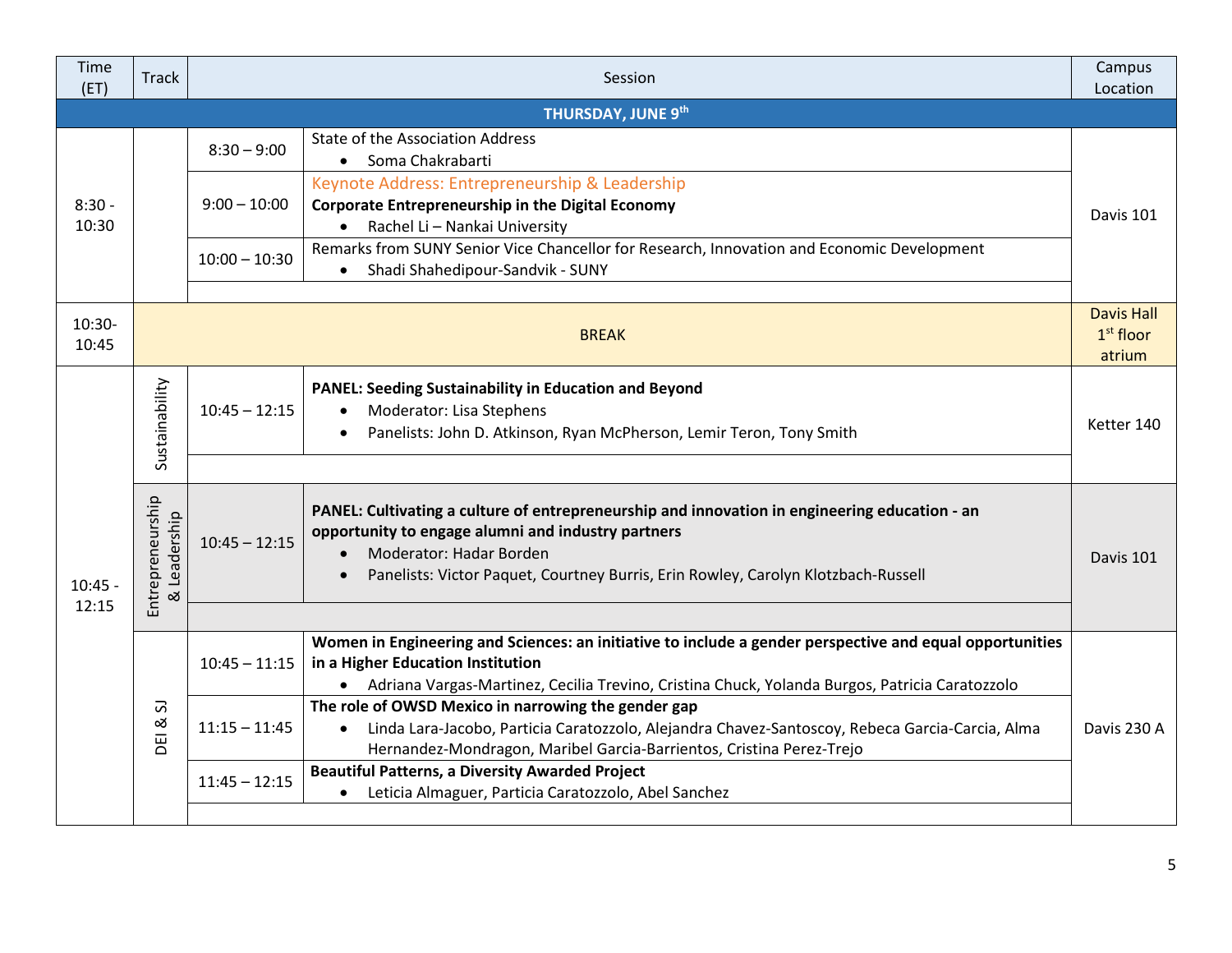| Time<br>(ET)       | <b>Track</b>                               | Session                                                                             |                                                                                                                                                                                                                                           |                                                   |  |  |
|--------------------|--------------------------------------------|-------------------------------------------------------------------------------------|-------------------------------------------------------------------------------------------------------------------------------------------------------------------------------------------------------------------------------------------|---------------------------------------------------|--|--|
|                    | <b>THURSDAY, JUNE 9th (continued)</b>      |                                                                                     |                                                                                                                                                                                                                                           |                                                   |  |  |
| $10:45 -$          | Session                                    | $10:45 - 11:15$                                                                     | Blockchain by Design Thinking: Lenovo's story of transforming supply chain<br>Eileen Zheng<br>$\bullet$                                                                                                                                   |                                                   |  |  |
|                    |                                            | $11:15 - 11:45$                                                                     | Developing More Innovative and Effective Leaders Through Design Thinking<br>Michael Testani, Kailas Patil                                                                                                                                 | Firefly<br>Conference<br><b>Room Davis</b>        |  |  |
| 12:15              | Mixed                                      | $11:45 - 12:15$                                                                     | Assessing the informal Engineering Management curriculum<br>Cecilia Martinez Leon<br>$\bullet$                                                                                                                                            | 208                                               |  |  |
| $12:15 -$<br>13:15 |                                            | Pistachio's<br><b>LUNCH</b>                                                         |                                                                                                                                                                                                                                           |                                                   |  |  |
| $13:15 -$<br>14:15 |                                            | Keynote Address: Entrepreneurship & Leadership<br>Irene Petrick, Intel<br>Davis 101 |                                                                                                                                                                                                                                           |                                                   |  |  |
| $14:15 -$<br>14:30 |                                            | <b>BREAK</b>                                                                        |                                                                                                                                                                                                                                           |                                                   |  |  |
| 14:30-<br>16:00    | Entrepreneurship<br>Leadership<br>$\infty$ | 14:30-16:00                                                                         | PANEL: Industry-academia partnerships in promoting analytics skills in engineering<br>Moderator: Hongyue Sun<br>Panelists: Sabrina Casucci, Chi Zhou, Timothy Leyh, John Coles<br>$\bullet$                                               | Davis 101                                         |  |  |
| 14:30-<br>16:00    | Entrepreneurship<br>Leadership<br>ಡ        | $14:30 - 15:00$                                                                     | Penn State's First Metaverse Node: A Design4Justice Cross-field Collaboration                                                                                                                                                             |                                                   |  |  |
|                    |                                            | $15:00 - 15:30$                                                                     | Sandra Allain, Lisa Sibilia<br>$\bullet$<br>University-Industry collaboration advances construction methodology: How academic research informs<br>professional program design which in turn advances research<br>Ronie Shilo<br>$\bullet$ | Firefly<br>Conference<br><b>Room Davis</b><br>208 |  |  |
|                    |                                            | $15:30 - 16:00$                                                                     | $\overline{\phantom{a}}$                                                                                                                                                                                                                  |                                                   |  |  |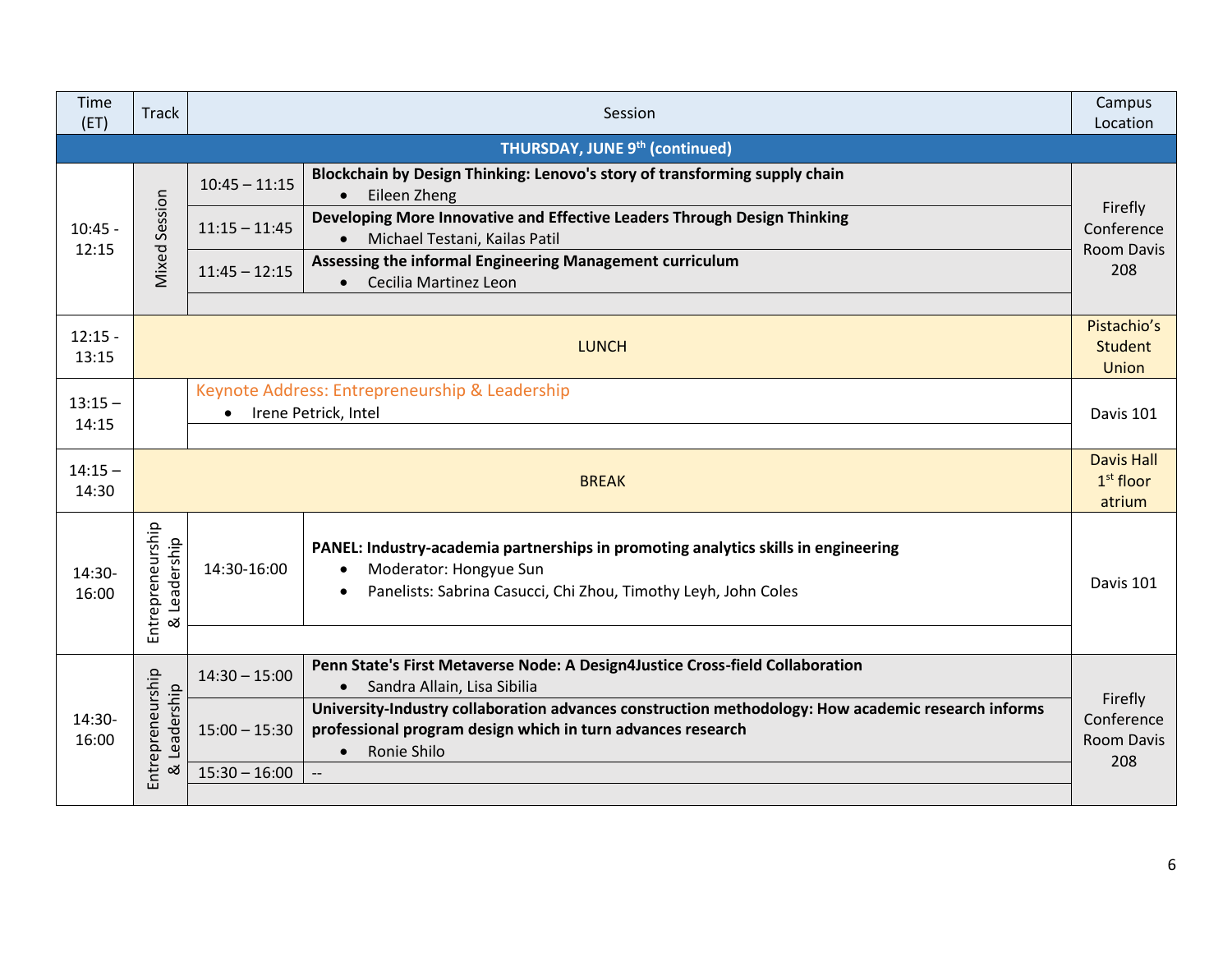| Time<br>(ET)       | <b>Track</b>                                           | Session         |                                                                                                                                                                                           |                                                                                                                               |             |  |
|--------------------|--------------------------------------------------------|-----------------|-------------------------------------------------------------------------------------------------------------------------------------------------------------------------------------------|-------------------------------------------------------------------------------------------------------------------------------|-------------|--|
|                    | <b>THURSDAY, JUNE 9th (continued)</b>                  |                 |                                                                                                                                                                                           |                                                                                                                               |             |  |
| $14:30 -$<br>16:00 | 5<br>ಡ<br>품                                            | $14:30 - 15:00$ | <b>Creating Learning Environments to Expand Access and Student Engagement</b><br>Lisa Stephens                                                                                            |                                                                                                                               |             |  |
|                    |                                                        |                 | $15:00 - 15:30$                                                                                                                                                                           | SUNY Online Degrees at Scale: Building Programmatic Pathways for Adult, Online Learners at Scale<br>Kim Scalzo, Chuck Spuches | Davis 230 A |  |
|                    |                                                        | $15:30 - 16:00$ | Awareness of Assistive Technology Impact Students with Disabilities' Success at the College Level<br>Humberto Hernandez                                                                   |                                                                                                                               |             |  |
| $14:30 -$<br>16:00 | ession<br>$\Omega$<br>Mixed                            | $14:30 - 16:00$ | Facilitated Discussion: 10 years of IACEE Quality Program for Continuing Education: How have the<br>Continuing Engineering Education Organizations Changed<br>Moderator: Soma Chakrabarti | Ketter 140                                                                                                                    |             |  |
| $16:30 -$<br>20:00 | MAID OF THE MIST EXCURSION AND DINNER IN NIAGARA FALLS |                 |                                                                                                                                                                                           | <b>Niagara</b><br>Falls, NY                                                                                                   |             |  |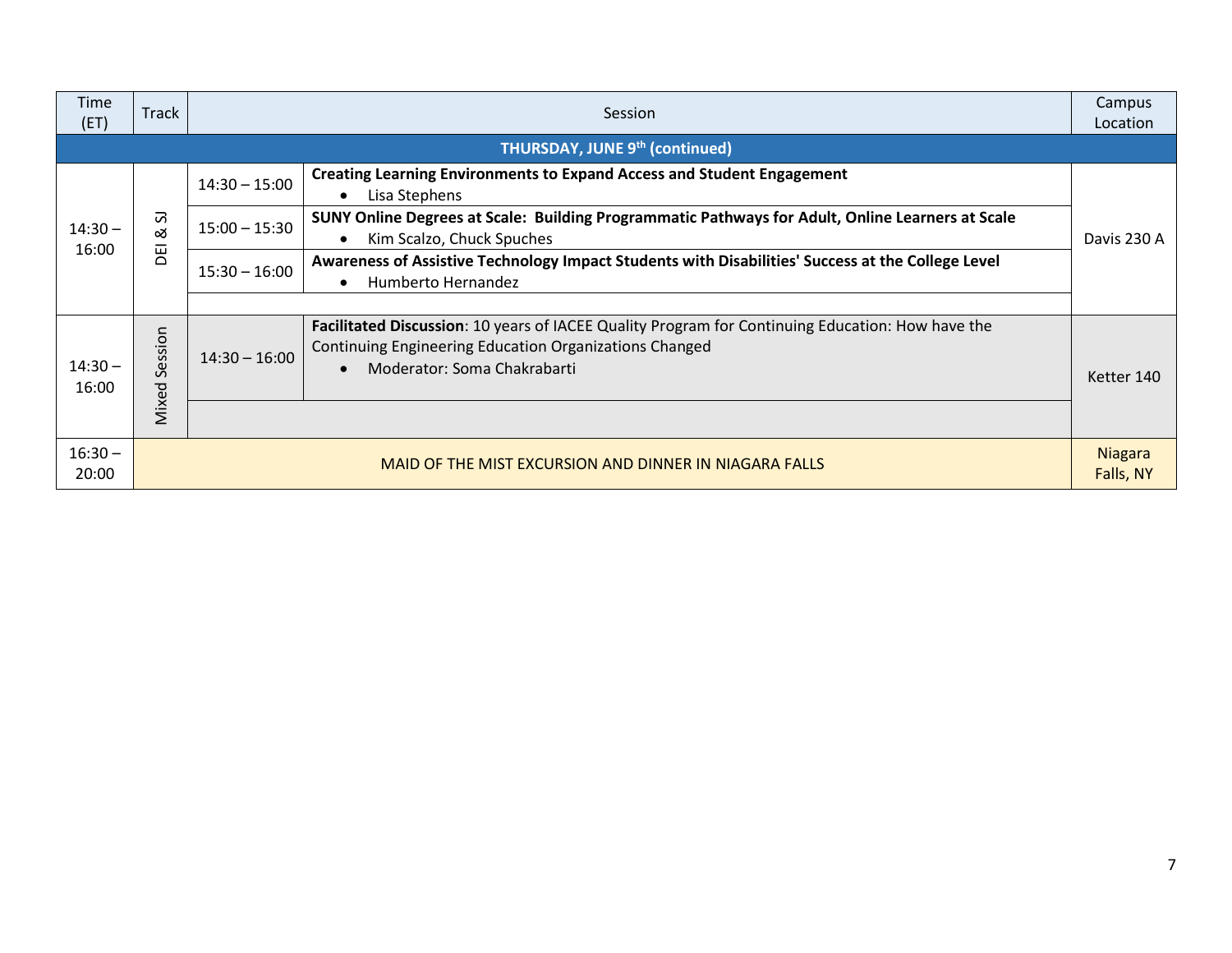| Time<br>(ET)       | <b>Track</b> | Session         |                                                                                                                                                                          |                                        |
|--------------------|--------------|-----------------|--------------------------------------------------------------------------------------------------------------------------------------------------------------------------|----------------------------------------|
|                    |              |                 | FRIDAY, JUNE 10th                                                                                                                                                        |                                        |
|                    |              | $8:30 - 9:00$   | <b>Opening Remarks</b><br>Kim Scalzo<br>$\bullet$                                                                                                                        |                                        |
| $8:30 -$<br>10:00  |              | $9:00 - 9:30$   | <b>Keynote Address: Sustainability</b><br>Jeffrey D. Sachs                                                                                                               | Davis 101                              |
|                    |              | $9:30 - 10:00$  | <b>Sponsor Remarks</b><br>ThriveDX                                                                                                                                       |                                        |
| $10:00 -$<br>10:15 |              |                 | <b>BREAK</b>                                                                                                                                                             | Davis Hall 1st<br>floor atrium         |
| $10:15 -$<br>11:15 | Plenary      | $10:15 - 11:15$ | Panel: A Critical Skill for a Dynamic World<br><b>Moderator: Paul Marca</b><br>$\bullet$<br>Panelists: Detlef Hold, Daria Tataj, Anthony Morris, Wang Cheng<br>$\bullet$ | Davis 101                              |
| $11:15 -$<br>11:30 |              |                 | <b>BREAK</b>                                                                                                                                                             | Davis Hall 1st<br>floor atrium         |
| $11:30 -$<br>12:30 |              | $11:30 - 12:30$ | <b>IACEE Award Presentations</b><br>Host: Katriina Schrey-Niemenmaa<br>$\bullet$                                                                                         | Davis 101                              |
| $12:30 -$<br>13:30 |              |                 | LUNCH AND CLOSING CEREMONIES                                                                                                                                             | Pistachio's<br><b>Student</b><br>Union |